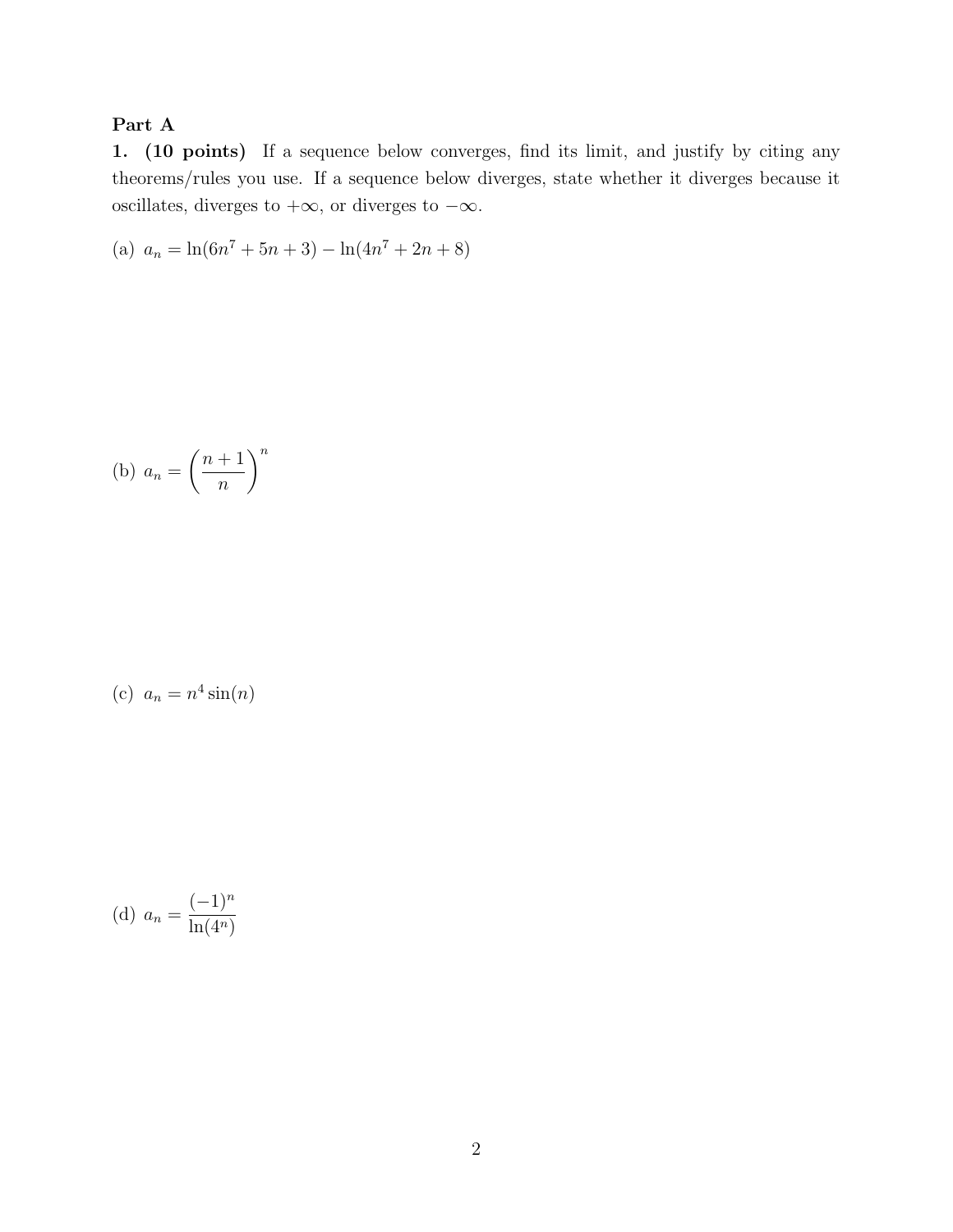2. (10 points) Determine whether the following series converge absolutely, converge only conditionally, or diverge, naming any tests you use, and justifying their use completely.

(a)

$$
\sum_{n=1}^{\infty} \frac{n5^n + 6}{(4.9)^n - n}
$$

(b)

 $\sum_{\infty}$ *n*=1 *e*<sup>1</sup>*/n n*2

(c)

 $\sum_{\infty}$ *n*=2 1 *n* ln(*n*)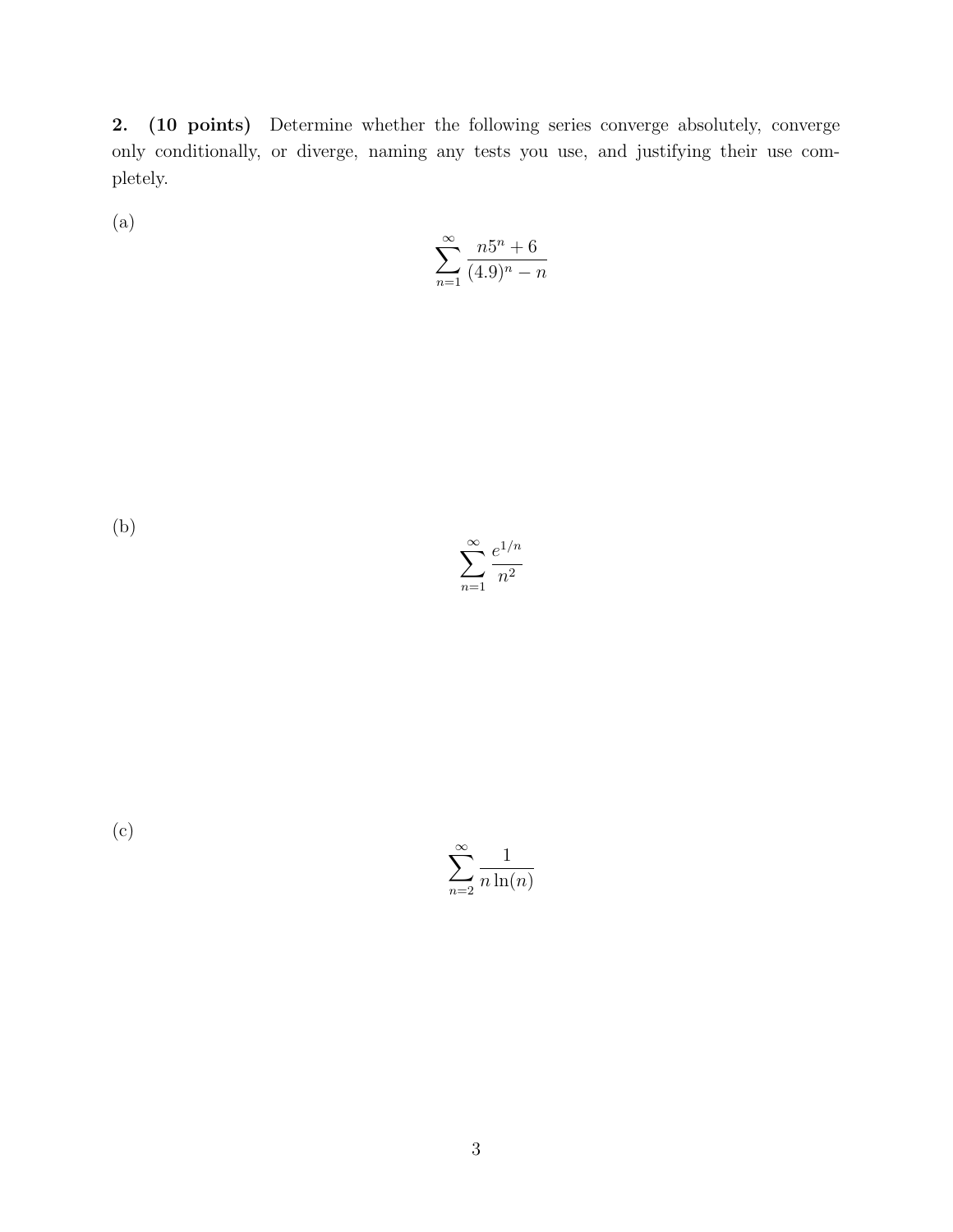3. (10 points) Determine whether the following series converge absolutely, converge only conditionally, or diverge, naming any tests you use, and justifying their use completely.

(a)

$$
\sum_{n=1}^{\infty} \frac{\arctan(n)}{n^{0.9}}
$$

(b)

$$
\sum_{n=1}^{\infty} \left(\frac{7n^4+6n}{n^4+7}\right)^n
$$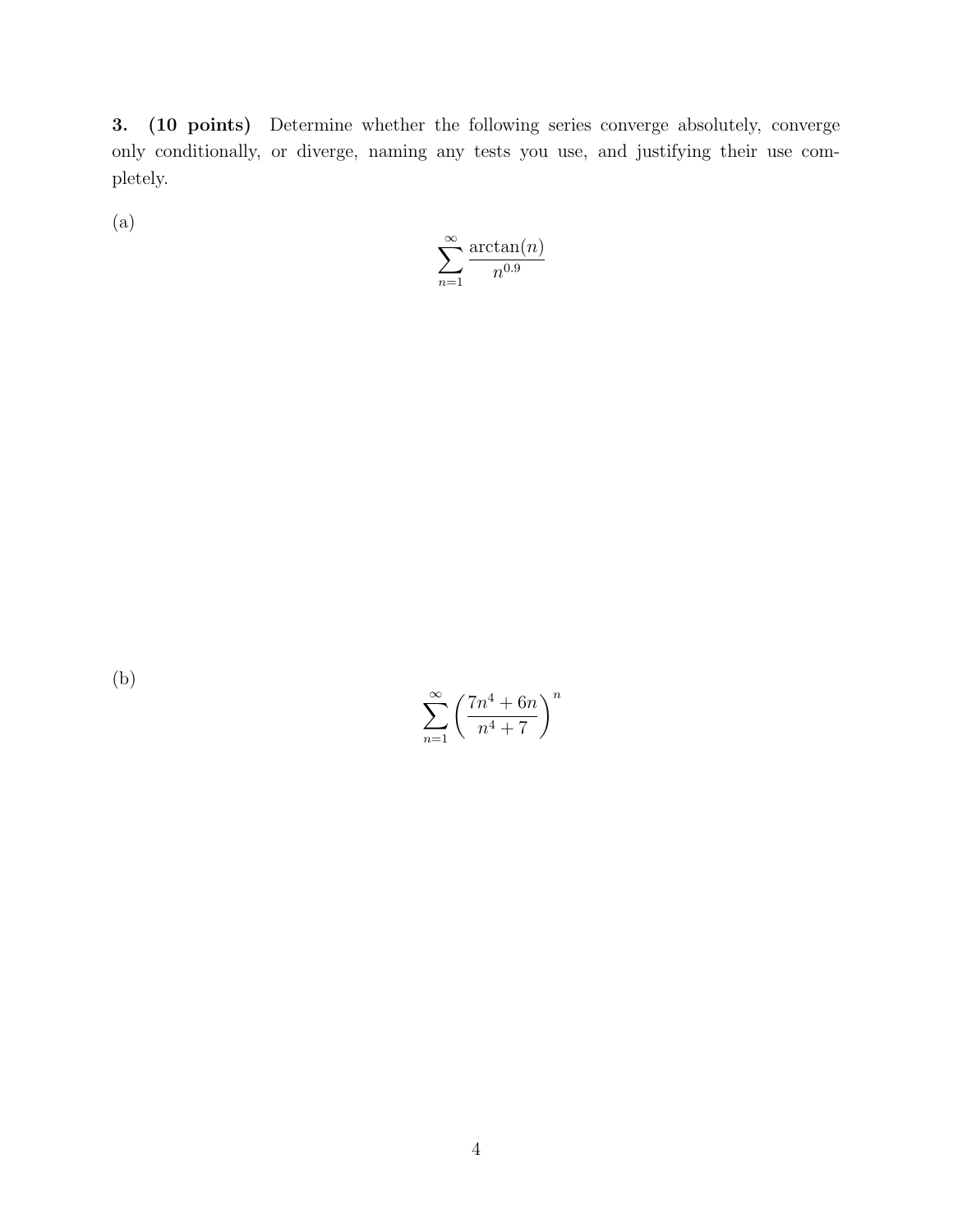4. (10 points) Find the radius and interval of convergence of the power series below.

(a) 
$$
\sum_{n=1}^{\infty} \frac{10^n (x-3)^{2n+1}}{n(2n+1)!}
$$

(b) 
$$
\sum_{n=1}^{\infty} \frac{(-1)^n n! (3x+2)^n}{4^n \sqrt{n+2}}
$$

(c) 
$$
\sum_{n=1}^{\infty} \frac{(-5)^n (10x - 3)^n}{4^n \sqrt{n}}
$$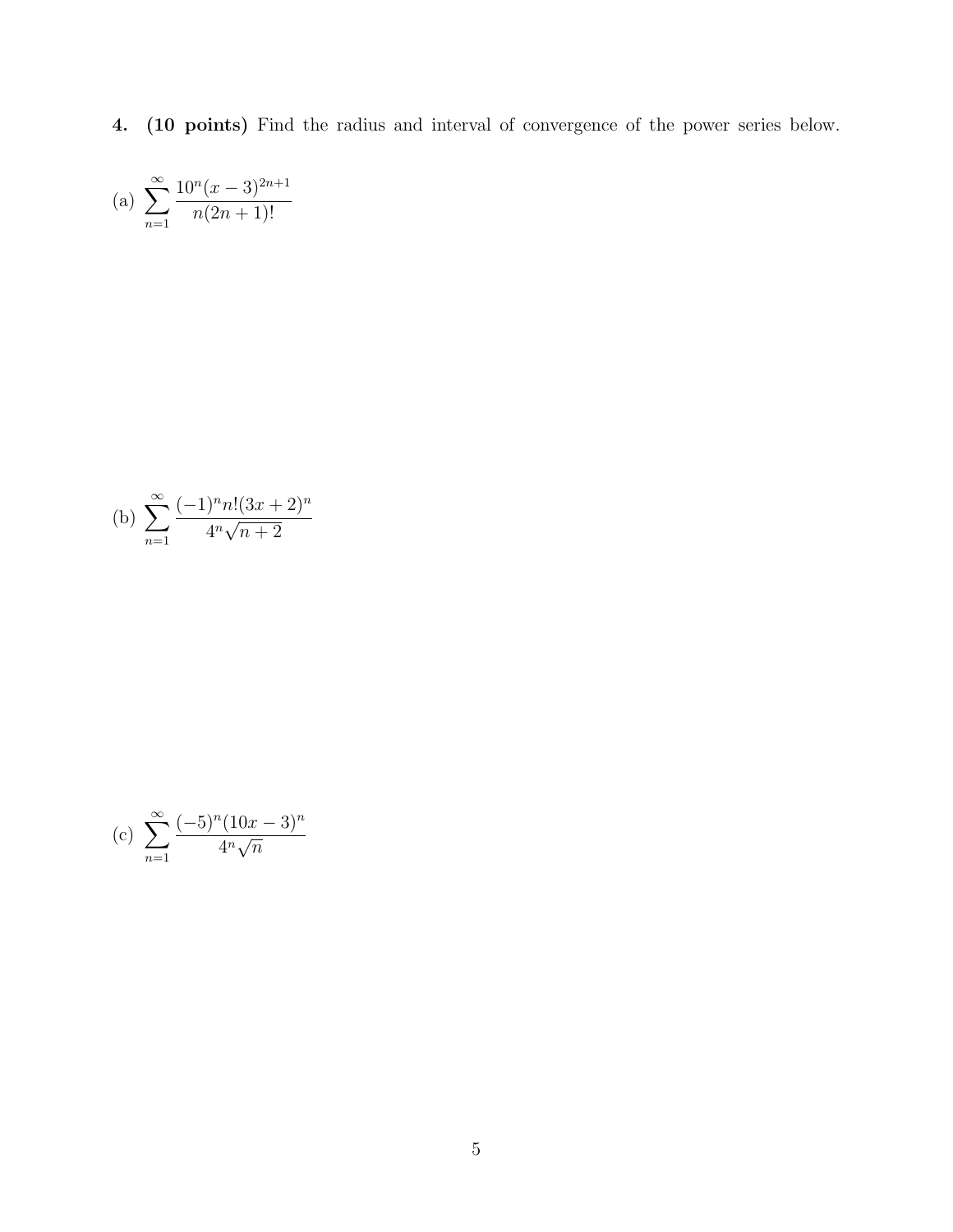## 5. (10 points)

(a) Find a power series expansion of the function  $f(x) = \frac{1}{1+x^2}$ 1+4*x* about  $x = 0$ , write out the first five nonzero terms, and express the series in sigma notation.

(b) What are the radius and interval of convergence of the series you found in (a)?

(c) Write out the first five nonzero terms, and express in sigma notation a power series expansion for  $f(x) = \int \frac{\sin(x)}{x}$ *x* dx about  $x = 0$ , assuming  $f(0) = 0$ .

(d) What are the radius and interval of convergence of the series you found in (a)?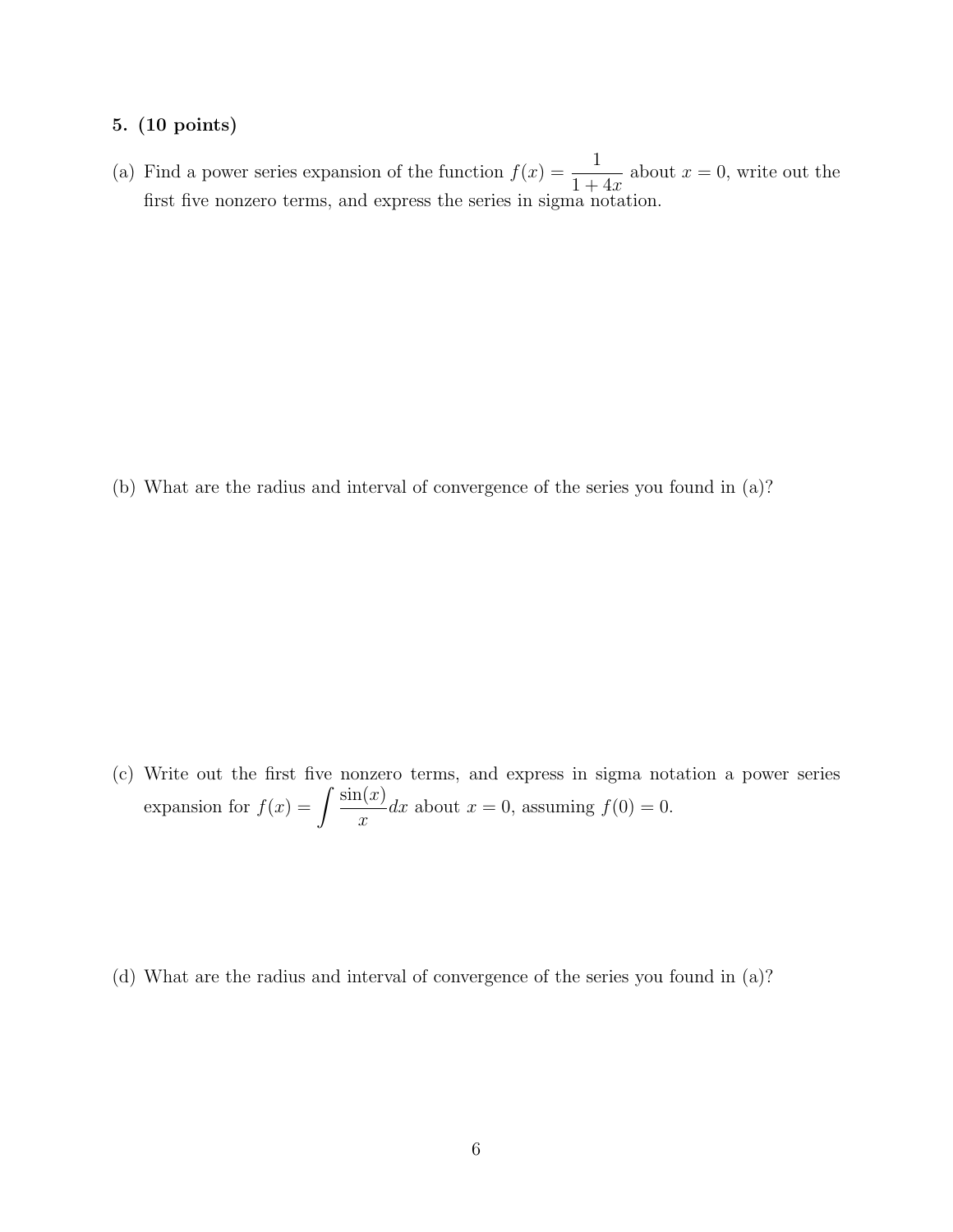- 6. (10 points) Consider the function  $f(x) = e^{x/2}$ .
- (a) Write out the first five nonzero terms, and express in sigma notation the Taylor series expansion for  $f(x)$  about  $x = -2$ .

(b) What are the radius and interval of convergence of the series you found in (a)?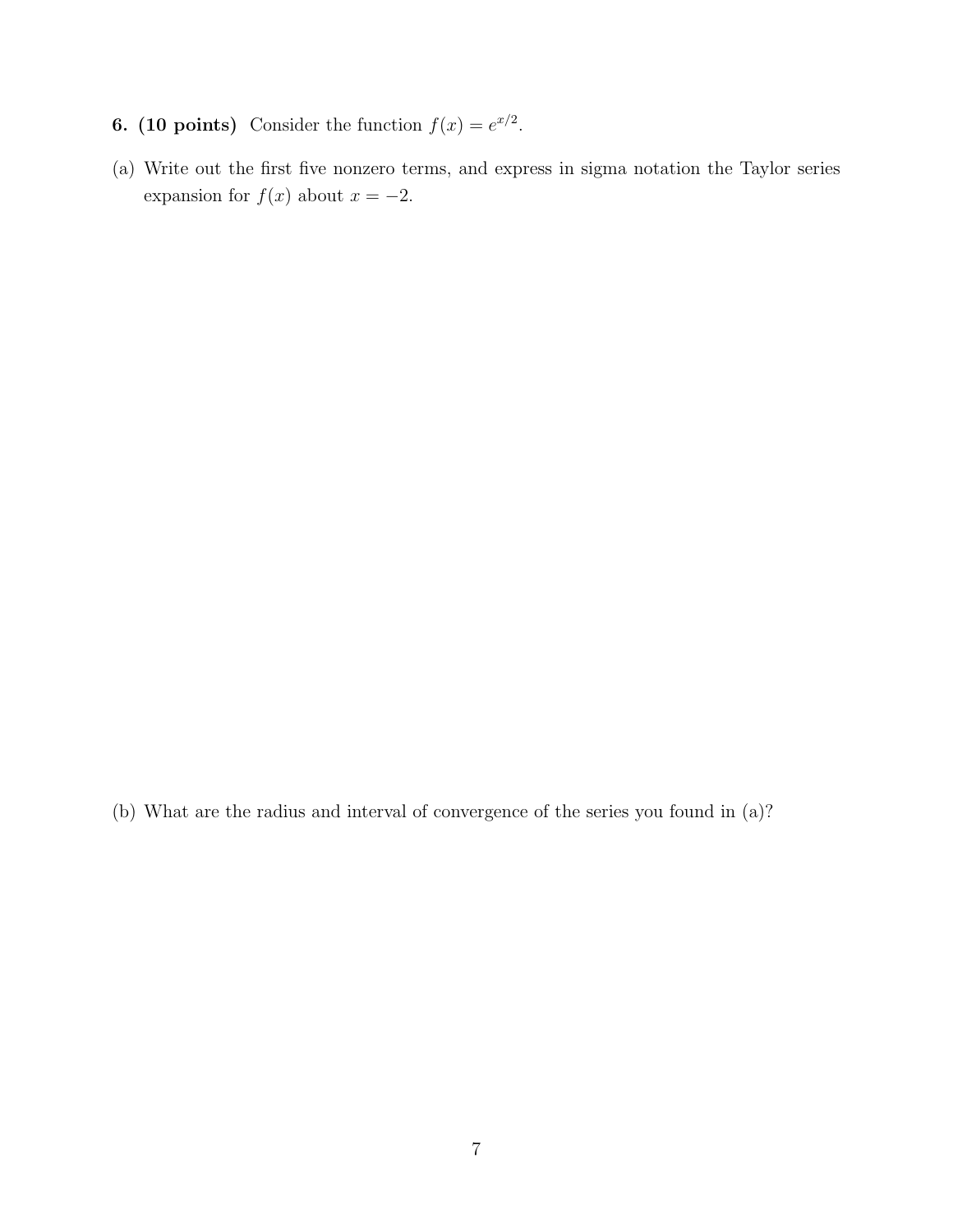7. (10 points) Find the sum of the following convergent series. You do not need to justify that they converge.

(a) 
$$
\sum_{n=1}^{\infty} \frac{1}{n(n+1)}
$$

(b) 
$$
\sum_{n=1}^{\infty} \frac{(-6)^n}{7^n n}
$$

(c) 
$$
90 + 30 + 10 + \frac{10}{3} + \frac{10}{9} + \cdots
$$

(d) 
$$
\sum_{n=0}^{\infty} \frac{(-1)^n 11^{2n}}{3^{2n+1}(2n+1)!}
$$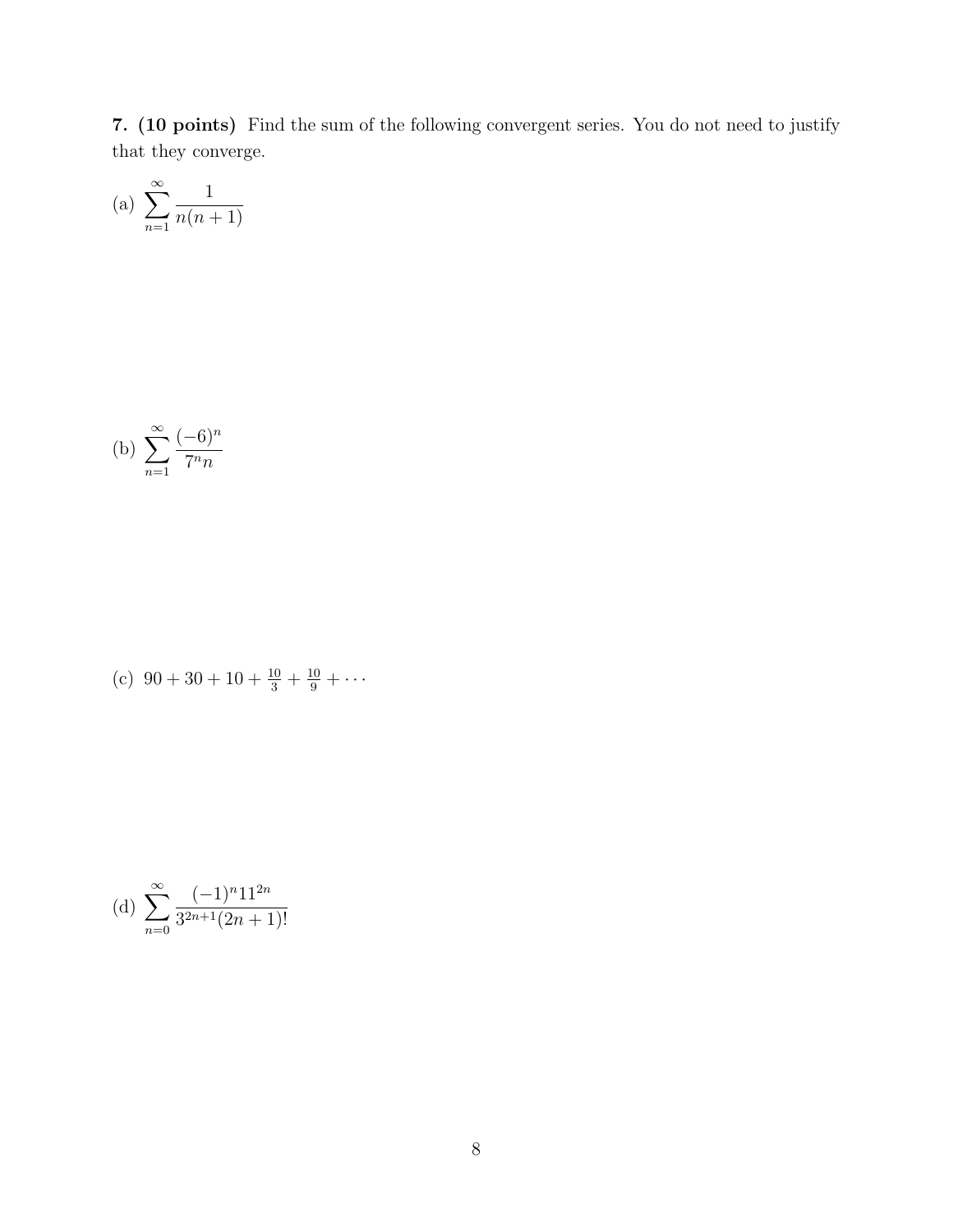- **8. (10 points)** Consider the function  $f(x) = \frac{1 \frac{x^2}{18} \cos(\frac{x}{3})}{4}$  $\frac{1}{x^4}$ .
- (a) Find the first five nonzero terms of the Taylor series expansion of  $f(x)$  about  $x = 0$ .

- (b) What is the value of  $f^{(4)}(0)$ ?
- (c) What is the value of  $\lim_{x\to 0} f(x)$ ?
- (d) What is the Taylor polynomial of degree 5 of  $f(x)$  at  $x = 0$ ?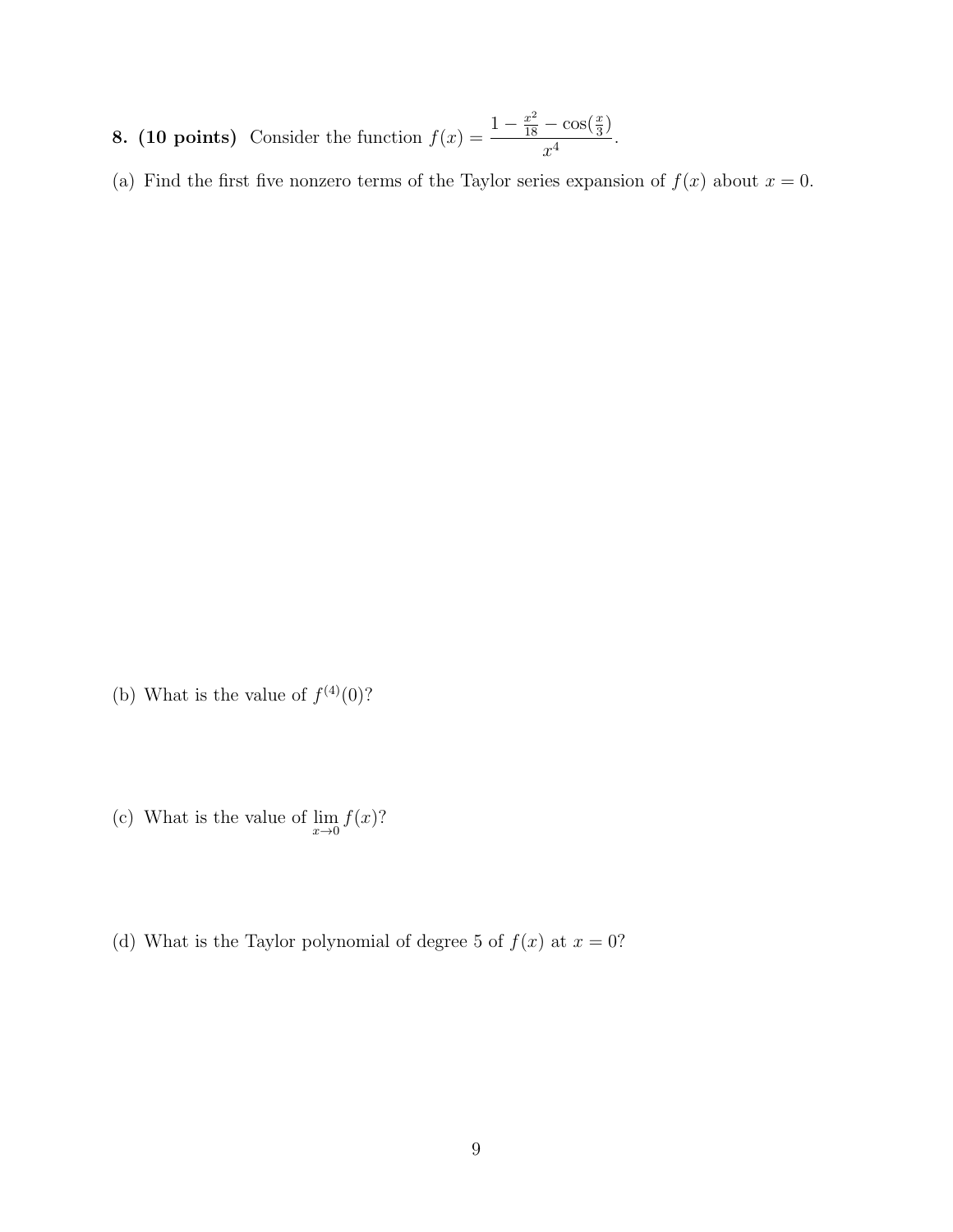## Part B

9. (15 points) Consider the parametric curve defined by

$$
x = t^2
$$

$$
y = t^3 - 3t.
$$

(a) Calculate  $\frac{dy}{dx}$  $\frac{dy}{dx}$ .

(b) Find a point at which the curve has two different tangent lines.

(c) Find these tangent lines.

(d) Calculate 
$$
\frac{d^2y}{dx^2}
$$
.

(e) Determine intervals of *t*-values for which the parametric curve is concave up and intervals for which it is concave down.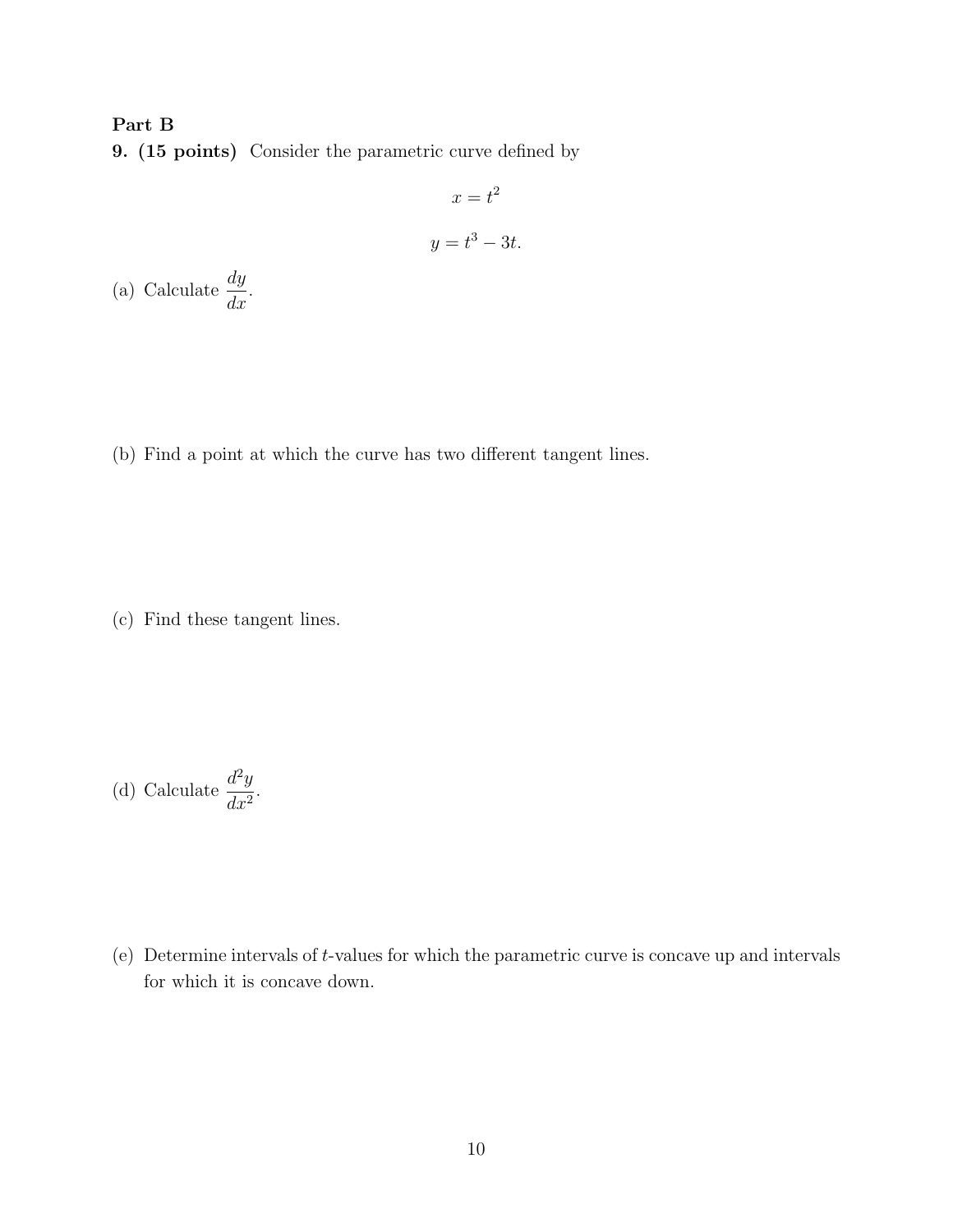## 10. (15 points) Consider the parametric curve defined by

$$
x = \cos^3(t)
$$
  

$$
y = \sin^3(t).
$$

- (a) Sketch this curve on the graph above, indicating the direction of increasing *t*.
- (b) Fill in the area under the curve from  $t = \frac{\pi}{4}$  to  $t = \frac{\pi}{2}$  on your sketch above.
- (c) Find the area under this curve from  $t = \frac{\pi}{4}$  to  $t = \frac{\pi}{2}$ .

(d) Write down but do not evaluate an integral that would give the arc length of this curve from  $t = \frac{\pi}{4}$  to  $t = \frac{\pi}{2}$ .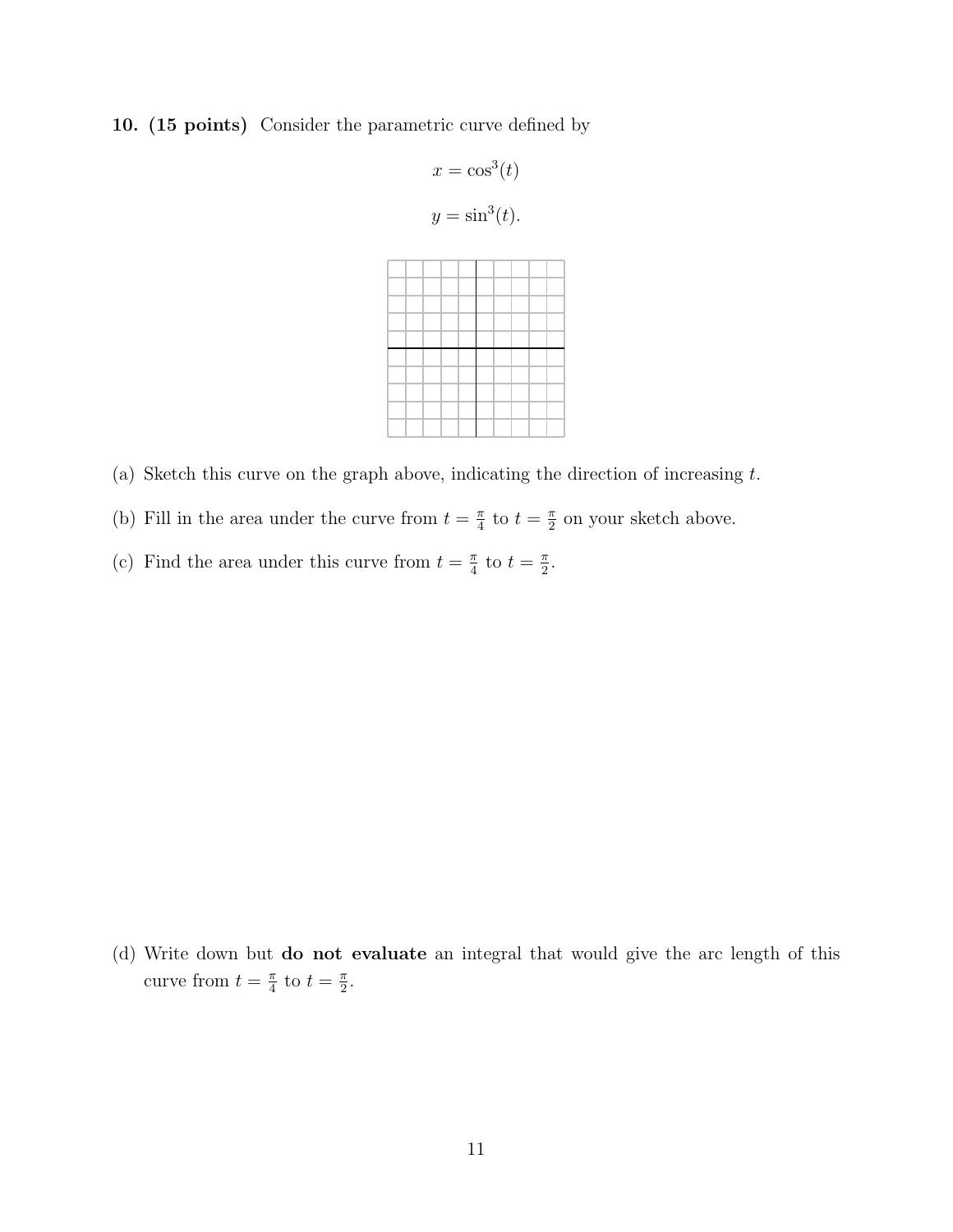11. (15 points) Consider the polar curve defined by  $r = 1 + \sqrt{2} \sin(\theta)$ .



- (a) Draw a clear sketch of the curve above.
- (b) At which angles does the curve cross itself?

(c) Write down but do not evaluate an integral that would give the arc length of the curve.

(d) Find the area inside the larger loop, but outside the smaller loop of this curve.